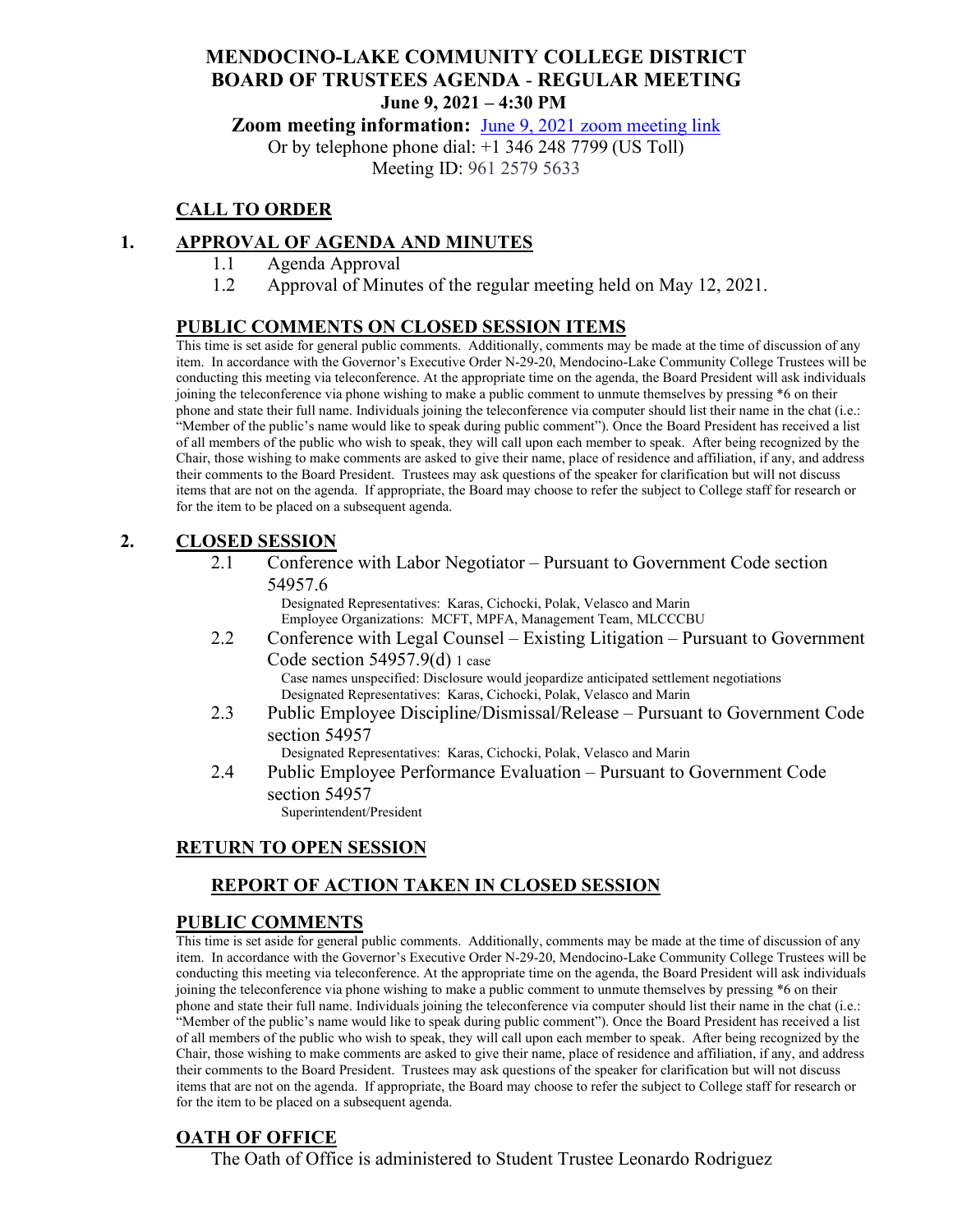### **3. PRESIDENT AND ADMINISTRATION REPORT**

3.1 A report from Superintendent/President Karas is presented as information

## **CONSENT AGENDA**

### **4. Personnel**

- 4.1 Consideration to approve Personnel List Short Term Non-Continuing Employees
	- Recommendation to approve the list of short-term non-continuing personnel as presented
- 4.2 Consideration to approve Personnel List Part-Time Faculty Recommendation to approve the list of part-time faculty as presented
- 4.3 Consideration to approve Employment Classified Recommendation to approve the employment of classified personnel as presented
- 4.4 Consideration to approve Employment Full-Time Faculty Recommendation to approve the full-time faculty contracts as presented
- 4.5 Consideration to approve Employment Confidential Recommendation to approve the employment of confidential personnel as presented
- 4.6 Consideration to approve Employment Educational Administrator Recommendation to approve the Educational Administrator contract as presented
- 4.7 Consideration to approve Categorically-Funded Faculty Contracts Recommendation to approve the categorically-funded faculty contracts as presented
- 4.8 Consideration to approve Classified Administrator Contracts Recommendation to approve the Classified Administrator contracts as presented
- 4.9 Consideration to accept Resignation Classified Recommendation to accept the resignation of a classified employee as presented
- 4.10 Consideration to approve Mendocino-Lake Community College Management Team 2021/22 Tentative Agreement Recommendation to approve the Mendocino-Lake Community College Management Team 2021/22 tentative agreement as presented
- 4.11 Consideration to approve the Vice President Salary Schedule 2021/22 Recommendation to approve the 2021/22 Vice President salary schedule as presented

### **5. Other Items**

- 5.1 Fiscal Report as of April 30, 2021
	- Recommendation to accept the report as presented
- 5.2 Donation Recommendation to accept the donated item as presented

### **6. BIG PICTURE**

6.1 Diversity, Equity and Inclusion – The Faculty Response A presentation by Catherine Indermill, Academic Senate President, Tascha Whetzel, Curriculum Committee Chair; Fernando Calderon and Emily Hashemian, Counseling Faculty; and Ginny Buccelli, Academic Senate Vice President

# **7. ACTION ITEMS**

7.1 2021/2022 June Tentative Budget

Recommendation to adopt the proposed 2021/2022 June Tentative Budget as presented

- 7.2 District Order of Priorities for Five-Year Capital Outlay Plan, 2023-2027 Recommendation to approve the District Priorities for the Five-Year Capital Outlay Plan, 2023-2027 as presented
- 7.3 Classified Professionals Week Resolution 06-21-01 Recommendation to adopt resolution 06-21-01 in honor of Classified professionals
- 7.4 Board Policy Additions and Revisions Second Reading Recommendation to approve the board policy additions and revisions as presented
- 7.5 College and Careers Pathways (CCAP) Partnership Agreement Second Reading

The CCAP Partnership agreement is presented as information for review